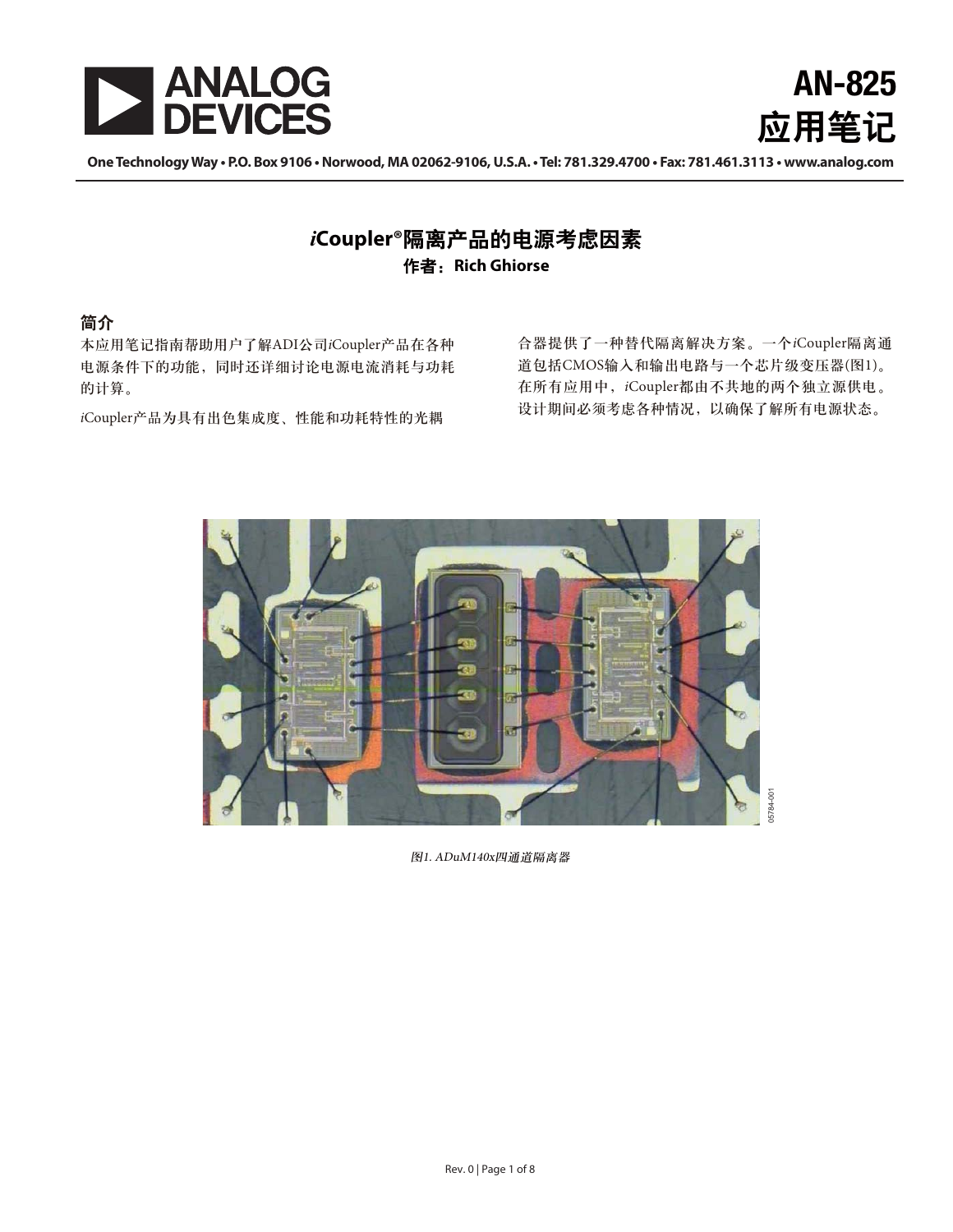# 目录

#### 修订历史

2006年2月-版本0: 初始版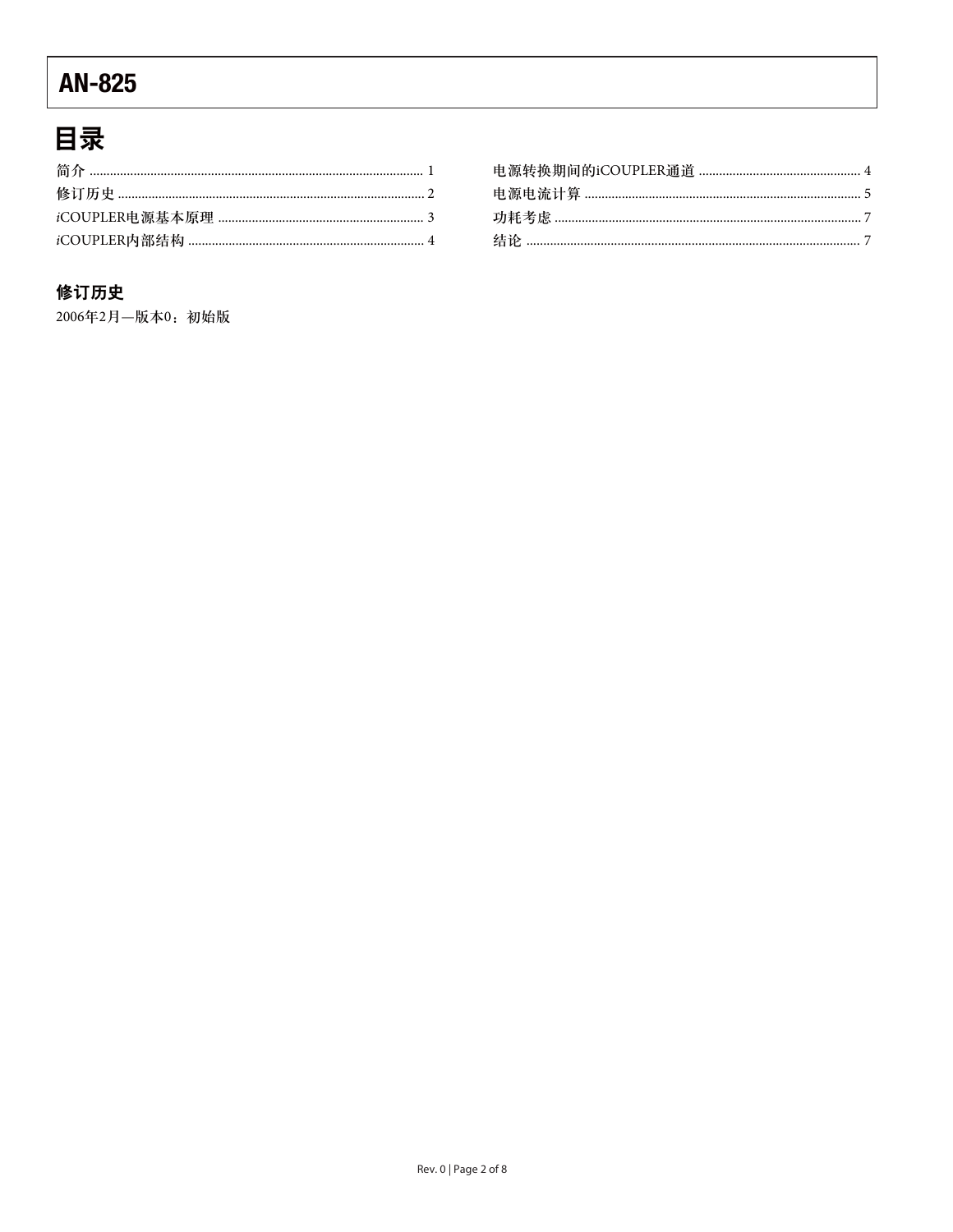#### iCOUPLER电源基本原理

图2显示了一个已供电iCoupler的简图。从该图我们可以看 到iCoupler有两个独立电路:Side<sub>1</sub>和Side<sub>2</sub>。要将*i*Coupler用 作一个隔离器, V<sub>ppi</sub>和V<sub>pp</sub>,必须彼此隔离。这揭示了几个 要点:

- $\bullet$ Side,单独由V $_{\textrm{\tiny{DD1}}}$ 供电,而Side,单独由V $_{\textrm{\tiny{DD2}}}$ 供电。
- $\bullet$  ${\rm V}_{_{\rm DD1}}$ 和 ${\rm V}_{_{\rm DD2}}$ 分别以GND $_{_{1}}$ 和GND $_{_{2}}$ 为参考。
- -因为隔离栅, Vppi和Vpp2彼此没有参考点。
- 电源电流I $_{\text{\tiny{DD1}}}$ 和I $_{\text{\tiny{DD2}}}$ 局限在其各自一侧。



图3所示为以不同接地为参考的电压测量示例。这种情况 下, iCoupler采用V<sub>DD1</sub> = 5V和V<sub>DD2</sub> = +3V供电, 在隔离栅上 存在400 V的共模电压 $(V_{\text{CM}})$ 。不带引号的电压以公共系统 地(选择GND<sub>1</sub>)为参考,而引号中的电压分别以局部接地 GND,和GND,为参考。即使电压值不同,它们在此示例中 仍然有效, 因为这些值从不同参考点测得。

此示例强调两个要点:

- 在所有iCoupler电压测量中, 始终要考虑参考点。
- 所有iCoupler电压以其各自的接地(GND<sub>1</sub>或GND<sub>2</sub>)为参 考。



图3. 显示测量以不同接地为参考的iCoupler的示例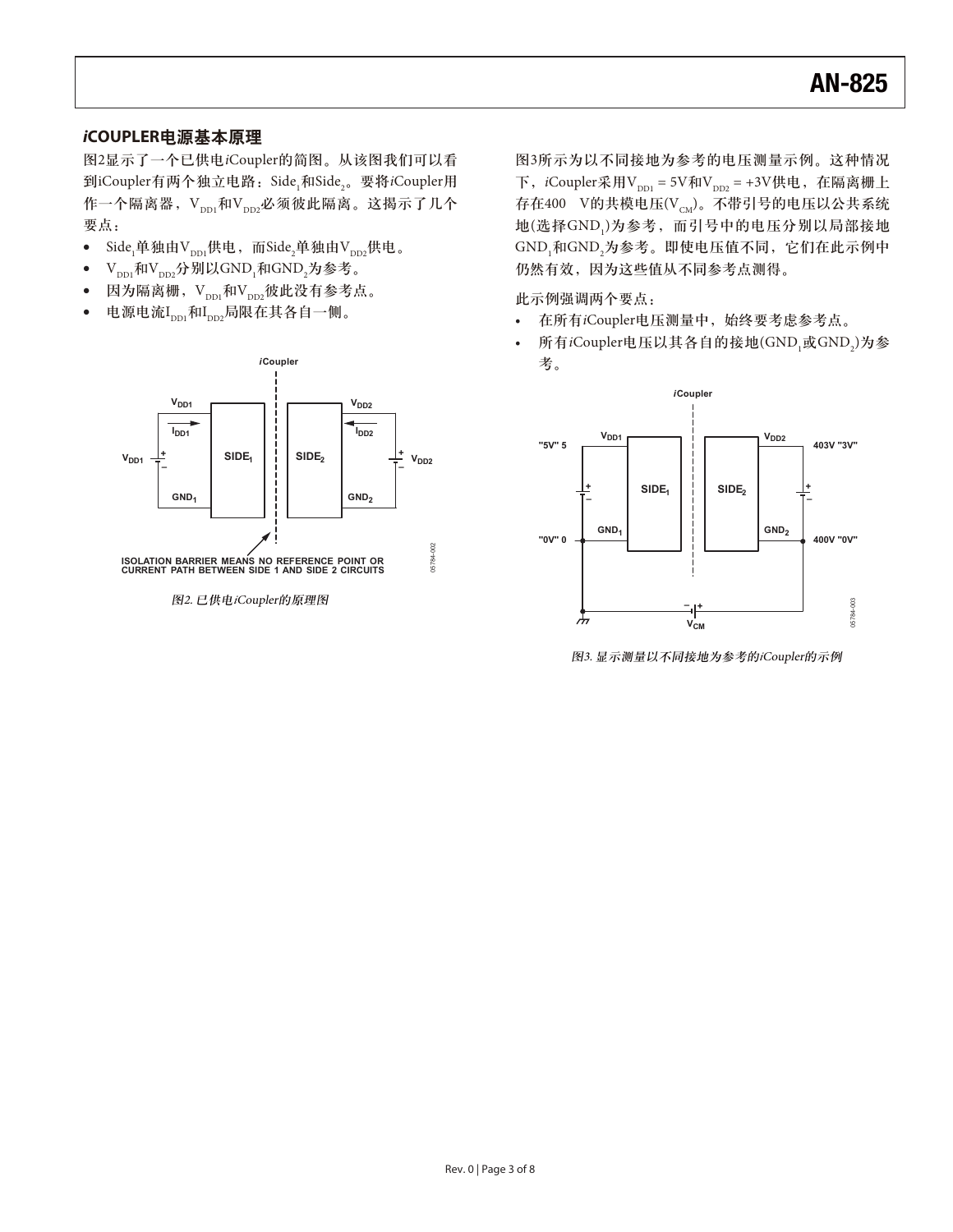#### *i***COUPLER内部结构**

图4所示为ADuM1201双通道iCoupler的详细框图。 [ADuM1201](http://www.analog.com/zh/interface/digital-isolators/adum1201/products/product.html)在隔离栅的每一侧上都有输入和输出通道。这 些通道是相同的,唯一不同的是数据流的方向。每个 iCoupler通道都由级联电路构成: 一个输入缓冲器、一个 编码器(内置刷新发生器)、一个隔离变压器、一个解码器 (内置看门狗定时器)和一个输出缓冲器。

输入和输出通道参数由下角标I和下角标O表示, 其中下角 标I表示输入电源值, 下角标O表示输出电源值。一些示例 包括: Ipp(输入电源电流)和Vppo(输出电源电压)。按此规 则并参考图4, 可以认为V<sub>DD1</sub>既是V<sub>DDO</sub>, 也是V<sub>DDI</sub>, 因为通 道A的输出和通道B的输入位于iCoupler的Vpp1侧。此推论 同样适用于iCoupler的另一侧,可以认为Vnn,是通道A的  $V_{\text{DDI}}$ 和通道B的 $V_{\text{DDO}}$ 。

iCoupler使用芯片级变压器来隔离数字信号。输入信号的 边沿信息经过编码并以1 ns宽脉冲的形式施加至隔离变压 器T1和隔离变压器T2, 如图4中编码器的输出端所示。两 个脉冲指示带一个上升沿的输入信号, 一个脉冲指示带一 个下降沿的输入信号。这些脉冲通过T1和T2耦合并在栅的 另一侧解码, 以在输出端重构。刷新发生器每1 µs输出一 个脉冲, 保证输出端的直流正确性。如果解码器在大约2 μs 内未收到脉冲(比如在丢失输入侧功率的情况下), 或者如 果器件损坏, 看门狗定时器自动迫使输出处干高电平状 ༀă

#### 电源转换期间的iCOUPLER通道

考虑iCoupler在各种电源状态下的工作模式时, 应从单个 通道而非整个器件的角度加以思考。一个iCoupler通道存 在四种电源状态,如表1所列。状态0和状态3属于正常情 况; 通道完全关闭或完全开启。状态1和状态2属于特殊情 况,通道部分供电。这些状态表示在电源转换期间或在故 障条件下发生的情况。

表1. iCoupler通道的四种电源状态

| 状态 | $V_{\text{DDI}}$ | V <sub>DDO</sub> | 备注                 |
|----|------------------|------------------|--------------------|
| 0  | 关                | 关                | 整个通道关闭, 正常情况       |
|    | 关                | 开                | 输入端关闭, 输出端开启, 特殊情况 |
|    |                  | 关                | 输出端关闭, 输入端开启, 特殊情况 |
|    |                  | 开                | 整个通道开启, 正常情况       |

在实际操作中, 当值低于2.7 V时, 认为iCoupler电源处于 关闭状态。由于电源的上升时间有限,需要注意的是: 当 通道处于2.7 V以下的某一电源电压值时, 就可能开始工 作,不过这种情况是无法预测的。对于ADuM1xxx系列的 iCoupler, 电源的这一唤醒值约为1.8 V。



图4. 显示内部电路的ADuM1201框图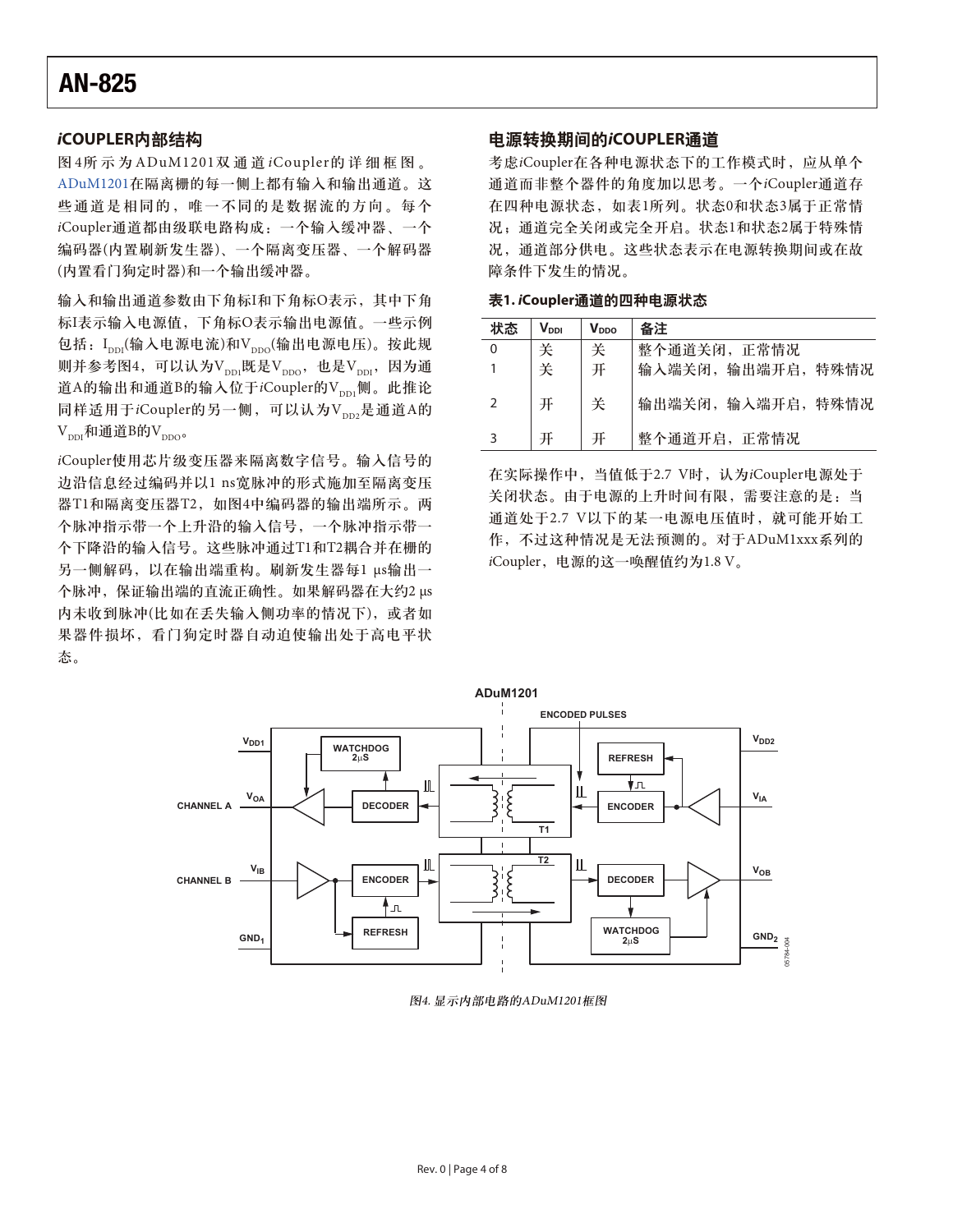图5显示了iCoupler输出在各种电源状态下如何反应。在1.8 V至2.7 V区域内, Vppr存在不确定操作; 使电源上升时间 >0.1 V/μs可消除这种情况。在未供电输出或输入连接到其 他供电电路的情况下, 要确保施加至iCoupler的电压保持 在绝对最大额定值以内。



图5. 各种电源状态下的iCoupler输出

由此示例可得出以下要点:

电源的上升时间应> $0.1$  V/μs。

· 在未供电状态下, 施加至iCoupler的电压不应超过绝对 最大额定值。

ADuM3xxx系列iCoupler属于ESD强化产品, 具有与 ADuM1xxx系列iCoupler相同的功能规格。虽然ADuM3xxx 系列是为提供更稳定的ESD/防闩锁特性而开发, 但该系列 也解决了上电和关断问题。ADuM3xxx系列通过欠压闭锁 电路消除所有电源电压下的不确定操作来实现这一目的。 在符合以下情况的应用中应考虑使用ADuM3xxx系列:

- 电源上升时间<0.1 V/μs。
- 电源噪声过大。
- 系统级测试期间发生闩锁和EOS/ESD问题。

#### 电源电流计算

iCoupler的电源电流受电源电压值、输出负载和隔离通道 的数据速率影响。Ipp 和Ipp 通过对各通道执行单独计算并 对结果求和来确定。为便于计算多通道iCoupler的Ippi和 I<sub>nn2</sub>, ADI公司网站[www.analog.com/](http://www.analog.com/zh/interface/digital-isolators/products/index.html)iCoupler上提供了一种 设计工具。

给定通道的I<sub>ppo</sub>值和I<sub>ppi</sub>值采用公式1和公式2'计算。

 $I_{DDO} = (I_{DDO (D))} + (0.5 \times 10 \cdot 3) \times C_L \times V_{DDO}) \times (2f-f_r) + I_{DDO (Q)}(mA);$  (1)  $f > 0.5 \times f_r$ 

 $I_{DDI} = (I_{DDI(D)}) \times (2f-f_r) + I_{DDI(Q)}(mA); f > 0.5 \times f_r$  (2)

#### 其中:

 $I_{DDIO}$ ,  $I_{DDOID}$ 是每个通道的动态输入和输出电源电流  $(mA/Mbps)$ <sub>o</sub>

 $C_{L}$ 是输出负载电容(pF)。

f是输入逻辑频率(MHz, 输入数据速率的一半, NRZ信令)。

 $f$ ,是输入级更新速率(Mbps)。

 $I_{DDI(Q)}$ 和 $I_{DDO(O)}$ 是输入和输出静态电源电流(mA)。

 $V_{\text{DDO}}$ 是输出电源值(V)。

1ADuM1100和ADuM3100属于单通道隔离器,使用不同方程组计算I<sub>DDO</sub>和 I<sub>pDI</sub>。这两种型号规定了输入和输出动态功耗电容C<sub>PD1</sub>和C<sub>PD2</sub>,并使用以下 公式:

 $I_{DD1} = C_{PD1} \times V_{DD1} \times f + I_{DD1Q}$ .

 $I_{DD2} = (C_{PD2} + C_1) \times V_{DD2} \times f + I_{DD2Q}$ , where C<sub>L</sub> is load capacitance.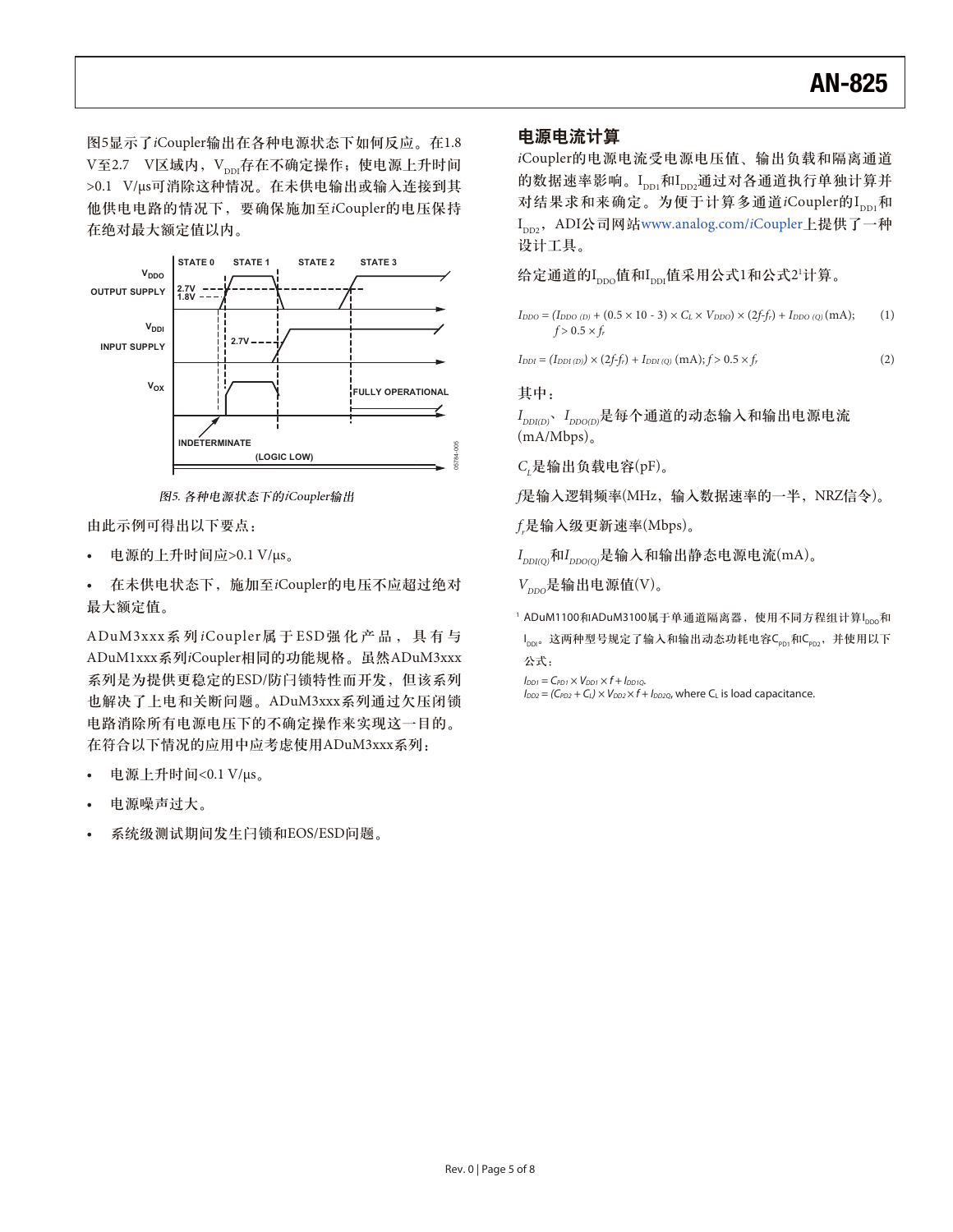图6所示为使用ADuM1401四通道iCoupler的示例。工作条  $\text{A}$   $\mathbf{V}_{\text{DD1}} = +5\text{V}$ ,  $\text{V}_{\text{DD2}} = +3\text{V}$ ,  $\text{C}_{\text{I}} = 15 \text{ pF}$ ,  $\text{f} = 40 \text{ Mbps}$ ( $\text{f} = 20$ MHz)。总I<sub>ppt</sub>电流和总I<sub>ppz</sub>电流是四个通道各自的IDDI和  $I_{\text{DDO}}$ 之和。

首先确定V<sub>ppi</sub>为三个输入通道(通道A、B和C)和一个输出 通道(通道D)供电。而V<sub>pp2</sub>为一个输入通道(通道D)和三个 输出通道(通道A、B和C)供电。因此,I<sub>ppi</sub>和I<sub>pp</sub>,由公式3和 公式4算出:

| $I_{DDI} = I_{DDI}(ChA) + I_{DDI}(ChB) + I_{DDI}(ChC) + I_{DDO}(ChD)(mA)$ | (3) |
|---------------------------------------------------------------------------|-----|
|                                                                           |     |

 $I_{DD2} = I_{DDO}(ChA) + I_{DDO}(ChB) + I_{DDO}(ChC) + I_{DDI}(ChD)(mA)$  (4)

接下来, 使用公式1和公式2计算I<sub>DDO</sub>和I<sub>DDI</sub>的值。在示例 中,一共有八个中间计算过程。表2提供了这些计算过程 的结果。理论上, 存在16个可能的计算过程, 但其中8个 列为不适用(NA), 因为在隔离器的给定侧, 通道要么是输 入, 要么是输出, 绝不会同时为输入和输出。使用公式1 和公式2的中间计算过程和ADuM1401数据手册中的典型值 显示如下。为简明起见, 假定所有通道的数据速率和负载 相同。但实际情况可能并非如此。

#### 表2. 图6的电源电流计算

|     | $IDD1$ (mA) |           | $IDD2$ (mA)      |           |
|-----|-------------|-----------|------------------|-----------|
|     | IDDO (mA)   | IDDI (mA) | IDDO (mA)        | IDDI (mA) |
| 通道A | N/A         | 7.9       | $2.2\phantom{0}$ | N/A       |
| 通道B | N/A         | 7.9       | 2.2              | N/A       |
| 通道C | N/A         | 7.9       | 2.2              | N/A       |
| 通道D | 3.5         | N/A       | N/A              | 4.2       |
|     |             |           |                  |           |

对于通道A、通道B和通道C:

 $I_{DDO} = (0.03 + 0.0005 \times 15 \times 3) \times (2 \times 20 - 1.1) + 0.11 = 2.2$  mA  $I_{DDI} = (0.19) \times (2 \times 20 - 1.1) + 0.50 = 7.9 \text{ mA}$ 

#### 对于通道D:

 $I_{DDO} = (0.05 + 0.0005 \times 15 \times 5) \times (2 \times 20 - 1.1) + 0.11 = 3.5$  mA  $I_{DDI} = (0.1) \times (2 \times 20 - 1.1) + 0.26 = 4.2$  mA

最后, 使用公式3和公式4计算Ipp;值和Ipp;值:

$$
I_{DD1} = 3.5 + 7.9 + 7.9 + 7.9 = 27.2 \text{ mA}
$$
 (3)

$$
I_{DD2} = 4.2 + 2.2 + 2.2 + 2.2 = 10.8 \text{ mA}
$$
 (4)

注意看表2中的值, 输入电流值高于输出电流值。输入通 道的负载更高, 因为输入通道必须为隔离变压器提供驱动 电流。一个iCoupler耗用的电流量与频率有关, 由公式2中 的Ippi(m)(动态输入电流)项表示。输出通道也有一个与频率 有关的项, 由公式1中的Ippo(p)(动态输出电流)表示。

此示例的要点如下:

- 各通道需要单独计算来确定I<sub>ppo</sub>值和I<sub>ppi</sub>值。
- 电源电流I<sub>DD1</sub>和I<sub>DD2</sub>的最终值通过对单独I<sub>DD0</sub>值和I<sub>DDI</sub>值 求和来计算。
- 电源电流随容性负载、逻辑频率和电源电压升高而增 加。



图6. 采用ADuM1401的电源电流计算示例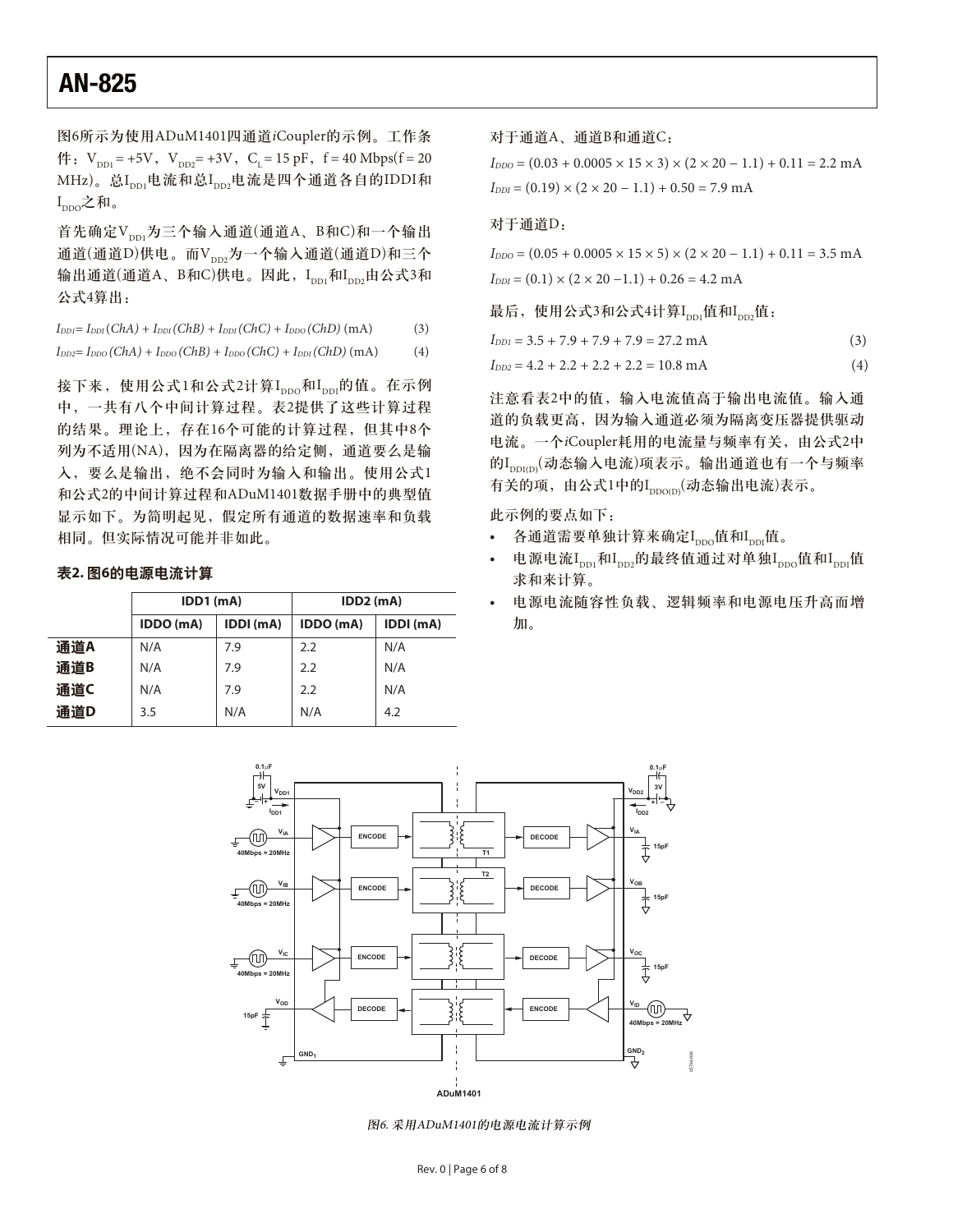#### 功耗考虑

总功耗P<sub>D</sub>是Side<sub>1</sub>功率P1与Side<sub>2</sub>功率P<sub>2</sub>之和,如公式5和公式 6所示:

$$
P_D = P_1 + P_2 \text{ (W)}\tag{5}
$$

$$
P_D = V_{DD1} \times I_{DD1} + V_{DD2} \times I_{DD2} \text{ (W)} \tag{6}
$$

公式7用于计算总封装温升。因为iCoupler的内部构造略有 不同,所以Sideˌ和Side<sub>2</sub>具有不同的热阻θ<sub>jCl</sub>和θ<sub>jCO</sub>。

$$
T_{RISE} = \theta_{JCI} \times V_{DD1} \times I_{DD1} + \theta_{JCO} \times V_{DD2} \times I_{DD2} (^{\circ}C) \tag{7}
$$

在已知T $_{\text{RISE}}$ 和T $_{\text{AMAX}}$ 的情况下, 用户使用公式8进行计算, 可验证是否超过最大结温T<sub>MAX</sub>:

$$
T_{AMAX} + T_{RISE} \leq T_{MAX} (^{\circ}C)
$$
 (8)

以下是ADuM1401在最差功耗条件下的计算示例:

 $f = 90$  Mbps,  $C_L = 15$  pF,  $V_{DD1} = V_{DD2} = 5.5$  V,  $I_{DD1} = 82$  mA,  $I_{DD2} = 43 \text{ mA}, \theta_{JCI} = 33^{\circ} \text{CM}, \theta_{JCI} = 28^{\circ} \text{C/W}, \ \ \text{W}, \ \ \text{W}, \ \text{W}$  $T<sub>AMAX</sub> = +105$ °C.

TMAX的计算公式为:

 $P_1 = 5.5$  V  $\times$  .082 A = 0.45 W

 $P_2 = 5.5$  V  $\times$  .043 A = 0.23 W

$$
T_{RISE} = (33 \times 0.451 + 28 \times 0.237) = 21.5^{\circ}\text{C}
$$

 $T_{MAX} = 105^{\circ}\text{C} + 21.5^{\circ}\text{C} = 126.5^{\circ}\text{C}$  (远低于 $150^{\circ}\text{C}$ 限值)

在设计标准要求最大结温低于150℃的应用中, 最大安全 环境温度通过对上述计算进行逆推来确定。在给定电源值 和数据速率的情况下, 对于不同的TMAX值, 此计算结果会 得出不同的TAMAX。在军用、航空航天或其他高可靠性应用 中, 设计必须遵守既定的可靠性准则, 这就适合使用上述 方法。

#### 结论

iCoupler隔离器件的独特性质要求我们对电源条件、电源 转换、电源电流和功耗有着深入的了解。本应用笔记中讨 论的主题有助于用户更清楚地了解iCoupler应用中关于电 源的一些细微而值得注意的地方,从而使用户能够就 iCoupler的电源要求、电源电流消耗和功耗做出更合理的 决策。